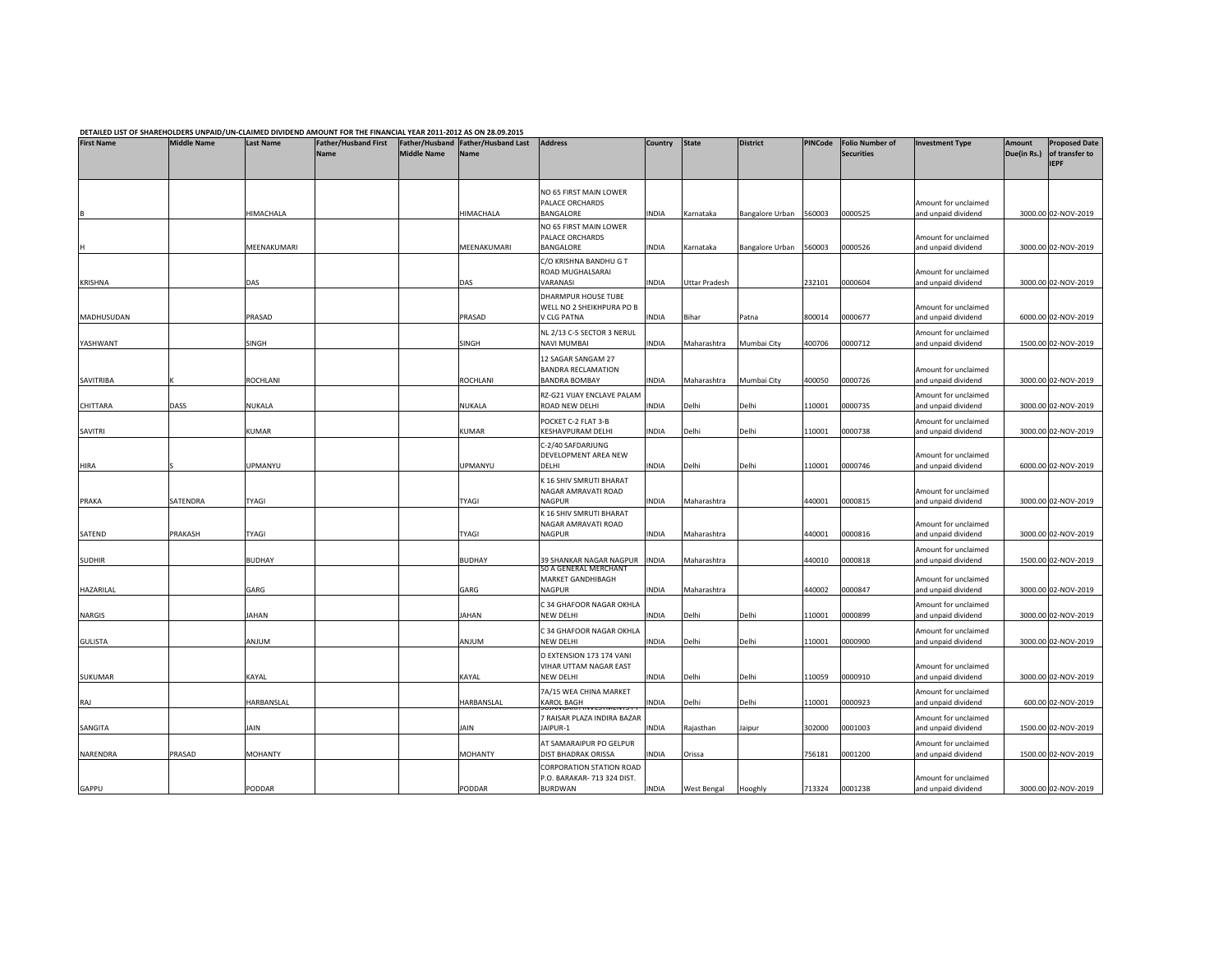|               |              |                 |                   |        |                 | 3-C-52 ADITI TAXIMENS<br>COLONY 306 LBS MARG KURLA        |              |               |                            |        |                  | Amount for unclaimed                        |                     |
|---------------|--------------|-----------------|-------------------|--------|-----------------|-----------------------------------------------------------|--------------|---------------|----------------------------|--------|------------------|---------------------------------------------|---------------------|
| PRASAD        | и            | SHIVARAO        |                   |        | <b>SHIVARAO</b> | W MUMBAI                                                  | <b>INDIA</b> | Maharashtra   | Mumbai City                | 400070 | 0001325          | and unpaid dividend                         | 3600.00 02-NOV-2019 |
|               |              |                 |                   |        |                 | CENTRAL BANK OF INDIA                                     |              |               |                            |        |                  |                                             |                     |
| <b>SURYA</b>  | PRAKASH      | <b>OJHA</b>     |                   |        | <b>OJHA</b>     | PUSHKAR ROAD AJMER<br>RAJASTHAN                           | <b>INDIA</b> | Rajasthan     | Ajmer                      | 305001 | 0001372          | Amount for unclaimed<br>and unpaid dividend | 3000.00 02-NOV-2019 |
|               |              |                 |                   |        |                 | 2226 MASJID KHAZOOR                                       |              |               |                            |        |                  | Amount for unclaimed                        |                     |
| RAJESHWAR     | PRASAD       | <b>BHARGAVA</b> |                   |        | <b>BHARGAVA</b> | DHARMPURA DELHI                                           | <b>INDIA</b> | Delhi         | Delhi                      | 110006 | 0003187          | and unpaid dividend                         | 6.00 02-NOV-2019    |
|               |              |                 |                   |        |                 | 2226 MASJID KHAZOOR                                       |              |               |                            |        |                  | Amount for unclaimed                        |                     |
| MANJU         |              | <b>BHARGAVA</b> |                   |        | BHARGAVA        | DHARMPURA DELHI                                           | INDIA        | Delhi         | Delhi                      | 110006 | 0003188          | and unpaid dividend                         | 6.00 02-NOV-2019    |
|               |              |                 |                   |        |                 | 1-1/108 SAFDARJUNG                                        |              |               |                            |        |                  | Amount for unclaimed                        |                     |
| USHA          |              | JAIN            | SHSANTOSH         | KUMAR  | JAIN            | ENCLAVE NEW DELHI                                         | <b>INDIA</b> | Delhi         | Delhi                      | 110029 | 0003238          | and unpaid dividend                         | 12.00 02-NOV-2019   |
|               |              |                 |                   |        |                 | 837/7, YOGENDRA PURI                                      |              |               |                            |        |                  | Amount for unclaimed                        |                     |
| <b>SMEHDI</b> | ALI          | KHAN            | SHRISEYYEDMUSHTAQ | ALI    | KHAN            | MUZAFFARNAGAR                                             | <b>INDIA</b> | Uttar Pradesh | Muzaffarnagar              | 251001 | 1201060400062374 | and unpaid dividend                         | 150.00 02-NOV-2019  |
| VASUDEO       |              | PAREEK          | <b>BALU</b>       | RAM    |                 | C/O S.B.B.& J MAIN BRANCH<br><b>BALOTRA</b>               | <b>INDIA</b> | Rajasthan     | Barmer                     | 344022 | 1201210100054813 | Amount for unclaimed<br>and unpaid dividend | 75.00 02-NOV-2019   |
|               |              |                 |                   |        |                 | MAHESHWARI COLONY                                         |              |               |                            |        |                  | Amount for unclaimed                        |                     |
| RAMESH        | CHANDRA      | TAWARI          | TARA              | CHAND  | <b>TAWARI</b>   | <b>BALOTRA</b>                                            | <b>INDIA</b> | Rajasthan     | Barmer                     | 344022 | 1201210100122047 | and unpaid dividend                         | 300.00 02-NOV-2019  |
|               |              |                 |                   |        |                 | SADAR BAZAR BAKRA ROAD                                    |              |               |                            |        |                  | Amount for unclaimed                        |                     |
| SHYAM         | LAL          | AGARWAL         | SITA              |        | RAM             | <b>DIST JALORE</b>                                        | <b>INDIA</b> | Rajasthan     | Jalor                      | 343001 | 1201210100123965 | and unpaid dividend                         | 1500.00 02-NOV-2019 |
|               |              |                 |                   |        |                 | 4/10 VISHAL KHAND GOMTI                                   |              |               |                            |        |                  |                                             |                     |
| ATUL          |              | MOHAN           | SOLATER           | м      | LALL            | NAGAR 7, BALMIKI MARG<br>LUCKNOW                          | <b>INDIA</b> | Uttar Pradesh | Lucknow                    | 226010 | 1201320000234025 | Amount for unclaimed<br>and unpaid dividend | 93.00 02-NOV-2019   |
|               |              |                 |                   |        |                 |                                                           |              |               |                            |        |                  |                                             |                     |
| VIJAI         | <b>KUMAR</b> | KESARWANI       | SHIV              | NATH   | VAISH           | 632 AZAD MOHAL SADAR<br><b>BAZAR LUCKNOW</b>              | <b>INDIA</b> | Uttar Pradesh | Lucknow                    | 226002 | 1201320000348474 | Amount for unclaimed<br>and unpaid dividend | 240.00 02-NOV-2019  |
|               |              |                 |                   |        |                 | PLOT NO 2586 MAHANTESH                                    |              |               |                            |        |                  |                                             |                     |
|               |              |                 |                   |        |                 | NAGAR NEAR OLD POST                                       |              |               |                            |        |                  | Amount for unclaimed                        |                     |
| BASAVARAJ     | SHANKARAPPA  | <b>ITNAL</b>    |                   |        | SHANKARAPPA     | BELGAUM                                                   | <b>INDIA</b> | Karnataka     | Belgaum                    | 590016 | 1201320001502677 | and unpaid dividend                         | 180.00 02-NOV-2019  |
| SHWETA        | KISHAN       | AGARWAL         | SAJAN             | KUMAR  | DALMIA          | C/O N K AGARWAL<br>RAJGANGPUR                             | INDIA        | Orissa        | Sundargarh<br>(Sundergarh) | 770017 | 1201860000134724 | Amount for unclaimed<br>and unpaid dividend | 6.00 02-NOV-2019    |
|               |              |                 |                   |        |                 | C/O N/K AGARWAL MASJID                                    |              |               | Sundargarh                 |        |                  | Amount for unclaimed                        |                     |
| SONAL         |              | AGARWAL         | SANWAR            |        | AGARWAL         | ROAD RAJGANGPUR                                           | <b>INDIA</b> | Orissa        | (Sundergarh)               | 770017 | 1201860000295242 | and unpaid dividend                         | 6.00 02-NOV-2019    |
|               |              |                 |                   |        |                 | A 1 RANGKRUPA CO OP                                       |              |               |                            |        |                  |                                             |                     |
| ANKITA        | ANILBHAI     | DESAI           | ANILBHAI          |        | DESAI           | SOCIETY MANKODIA<br>VIJALPORE NAVSARI NAVSARI             | <b>INDIA</b> | Gujarat       | Valsad                     | 396445 | 1201860000357963 | Amount for unclaimed<br>and unpaid dividend | 60.00 02-NOV-2019   |
|               |              |                 |                   |        |                 | 34, FIRST FLOOR, 2ND CROSS                                |              |               |                            |        |                  |                                             |                     |
|               |              |                 |                   |        |                 | PURA POST, CHENNASADRA,                                   |              |               |                            |        |                  | Amount for unclaimed                        |                     |
| <b>DIPAK</b>  | VINOD        | RUNWAL          |                   |        | VINOD           | BANGALORE                                                 | <b>INDIA</b> | Karnataka     | <b>Bangalore Urban</b>     | 560068 | 1202000000097318 | and unpaid dividend                         | 6.00 02-NOV-2019    |
|               |              |                 |                   |        |                 | 956-B, TEMBE ROAD, RAVIWAR                                |              |               |                            |        |                  | Amount for unclaimed                        |                     |
| <b>SUNITA</b> | YASHWANTRAO  | SHINDE          |                   |        | YASHWANTRAO     | PETH KOLHAPUR                                             | <b>INDIA</b> | Maharashtra   |                            | 416002 | 1202000000364859 | and unpaid dividend                         | 900.00 02-NOV-2019  |
| PREM          | CHAND        | CHACHRA         | Sh                | POKHAR | DASS            | G-3/1, MALVIYA NAGAR NEW<br><b>DELHI</b>                  | <b>INDIA</b> | Delhi         | Delhi                      | 110017 | 1202060000010589 | Amount for unclaimed<br>and unpaid dividend | 3.00 02-NOV-2019    |
|               |              |                 |                   |        |                 |                                                           |              |               |                            |        |                  |                                             |                     |
| ASHA          |              | CHACHRA         | PREM              | CHAND  | CHACHRA         | G-3/1, MALVIYA NAGAR NEW<br><b>DELHI</b>                  | INDIA        | Delhi         | Delhi                      | 110017 | 1202300000167642 | Amount for unclaimed<br>and unpaid dividend | 3.00 02-NOV-2019    |
|               |              |                 |                   |        |                 | ATTUPURAM CHERUKOLE PO                                    |              |               |                            |        |                  | Amount for unclaimed                        |                     |
| ATTUPURATHU   |              | LUKE            | ATTUPURATHU       | LUKOSE | ABRAHAM         | MAVELIKARA                                                | <b>INDIA</b> | Kerala        | Thrissur                   | 690104 | 1202390000178139 | and unpaid dividend                         | 21.00 02-NOV-2019   |
|               |              |                 |                   |        |                 |                                                           |              |               |                            |        |                  |                                             |                     |
| MARY          |              | <b>JOSEPH</b>   | PERINGATTU        | JOHN   | MATHAI          | MADASSERIL(H) EAST MARADY<br>MUVATTUPUZHA ERNAKULAM INDIA |              | Kerala        | Kottayam                   | 686673 | 1202390000198907 | Amount for unclaimed<br>and unpaid dividend | 60.00 02-NOV-2019   |
|               |              |                 |                   |        |                 | CHERUMADATHIL HOUSE                                       |              |               |                            |        |                  |                                             |                     |
|               |              |                 |                   |        |                 | KANNAMKULANGARA                                           |              |               |                            |        |                  | Amount for unclaimed                        |                     |
| <b>MARTIN</b> |              |                 |                   |        | <b>STEPHEN</b>  | KOORKANCHERY THRISSUR                                     | <b>INDIA</b> | Kerala        | Thrissur                   | 680007 | 1202390000244032 | and unpaid dividend                         | 330.00 02-NOV-2019  |
|               |              |                 |                   |        |                 | 2488, SECTOR - 12, HOUSING                                |              |               |                            |        |                  | Amount for unclaimed                        |                     |
| <b>MANOJ</b>  | <b>KUMAR</b> | <b>GUPTA</b>    | SHBAJRANG         | LAL    | <b>GUPTA</b>    | BOARD COLONY, SONEPAT                                     | <b>INDIA</b> | Haryana       | Sonepat                    | 131001 | 1203000000053123 | and unpaid dividend                         | 6.00 02-NOV-2019    |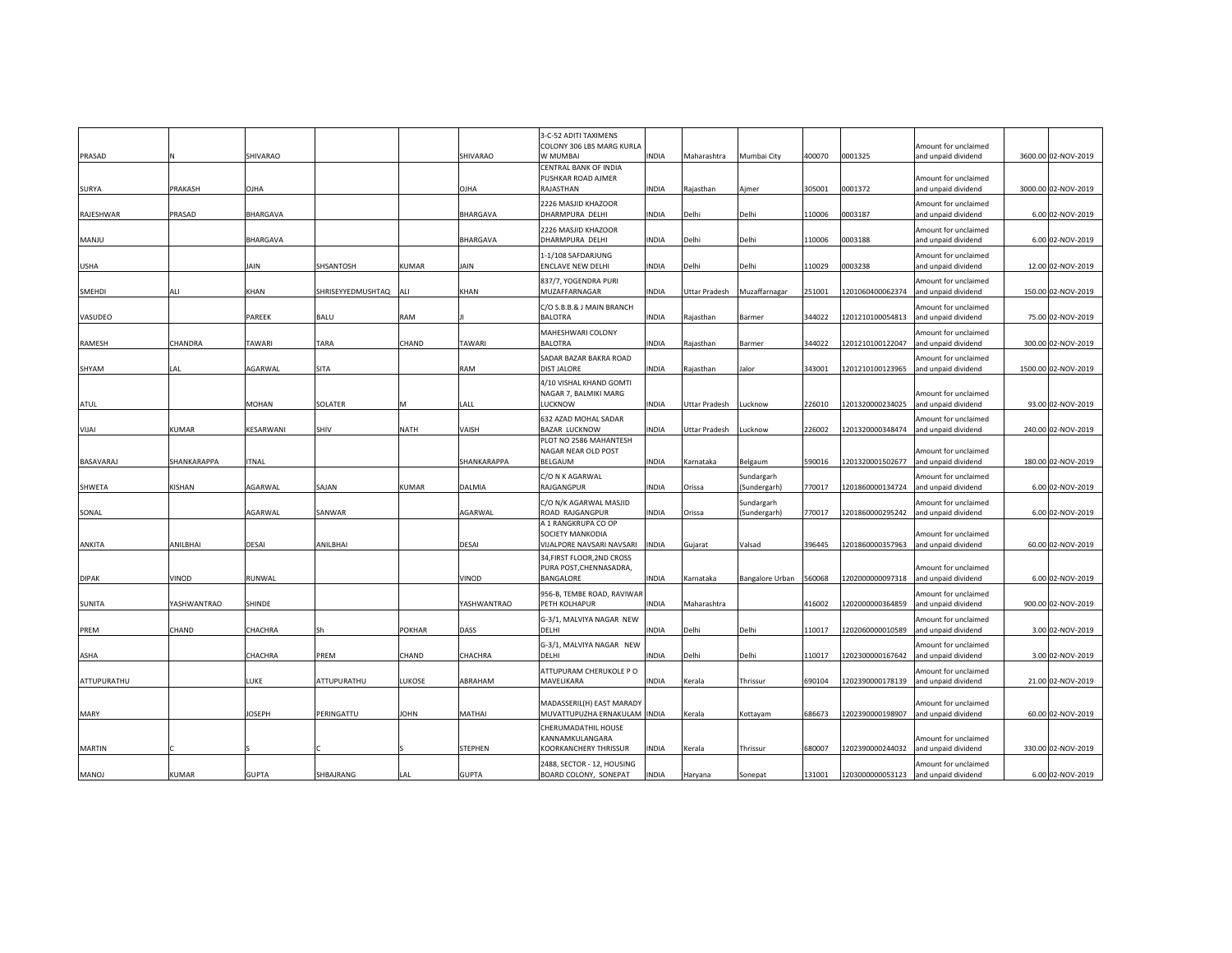|                             | MAHAMMAD     | IQBAL        | SHAFIULLA      |             | MAHAMMAD           | RASAPPABAVI STREET<br>KALYANDURG                    | <b>INDIA</b> | Andhra Pradesh Anantapur |                 | 515761 | 1203070000364505 | Amount for unclaimed<br>and unpaid dividend | 300.00 02-NOV-2019  |
|-----------------------------|--------------|--------------|----------------|-------------|--------------------|-----------------------------------------------------|--------------|--------------------------|-----------------|--------|------------------|---------------------------------------------|---------------------|
|                             |              |              |                |             |                    | MUKHIVAS TAL- DISI                                  |              |                          |                 |        |                  |                                             |                     |
|                             |              |              |                |             |                    | GANDHINAGAR                                         |              |                          |                 |        |                  | Amount for unclaimed                        |                     |
| TULSIDAS                    | RAMANBHAI    | PATEL        |                |             | RAMANBHAI          | GANDHINAGAR                                         | INDIA        | Gujarat                  | Gandhinagar     | 382421 | 1203320001949697 | and unpaid dividend                         | 6.00 02-NOV-2019    |
| ARUN                        |              | SOLOMON      |                |             | SOLOMON            | 4554 6TH CROSS ST HARYS<br>ROAD NR MOHALLA MYSORE   | <b>INDIA</b> | Karnataka                |                 | 570007 | 1203320007503927 | Amount for unclaimed<br>and unpaid dividend | 60.00 02-NOV-2019   |
|                             |              |              |                |             |                    | KANSARO KA BAS WARD NO 10                           |              |                          |                 |        |                  | Amount for unclaimed                        |                     |
| PARASMAL                    |              | SURESHKUMAR  |                |             | SURESHKUMAR        | <b>BALOTRA</b>                                      | <b>INDIA</b> | Rajasthan                | Barmer          | 344022 | 1203330000379137 | and unpaid dividend                         | 6.00 02-NOV-2019    |
|                             |              |              |                |             |                    | BESIDE NEW EXCHANGE LAKAD                           |              |                          |                 |        |                  |                                             |                     |
| KOKILA                      |              | AGRAWAL      | SHEELCHANDRA   |             | AGRAWAL            | GANJ BEHIND DR.K.C. SANU<br><b>ITARSI</b>           | <b>INDIA</b> | Madhya<br>Pradesh        | Hoshangabad     | 461111 | 1204330000010201 | Amount for unclaimed<br>and unpaid dividend | 291.00 02-NOV-2019  |
|                             |              |              |                |             |                    | <b>CANARA BANK</b>                                  |              |                          |                 |        |                  |                                             |                     |
|                             |              |              |                |             |                    | MEENAKSHIPURAM BRANCH                               |              |                          |                 |        |                  | Amount for unclaimed                        |                     |
| VIMAL                       |              | KUMAR        | NARAYANAPILLAI |             | RAMAKRISHNAPILLAI  | MEENAKSHIPURAM PALAKKAD INDIA                       |              | Kerala                   | Palakkad        | 678533 | 1204760000193617 | and unpaid dividend                         | 30.00 02-NOV-2019   |
|                             |              |              |                |             |                    | H NO A-2158 GROUND FLOOR                            |              |                          |                 |        |                  |                                             |                     |
|                             |              |              |                |             |                    | BACK SIDE GATE NO - 5 GREEN                         |              |                          |                 |        |                  | Amount for unclaimed                        |                     |
| RAKESH                      |              | AGGARWAL     | <b>AXMI</b>    | NARAIN      | AGARWAL            | FIELDS COLONY FARIDABAD                             | <b>INDIA</b> | Haryana                  | Faridabad       | 121003 | 1206070000008662 | and unpaid dividend                         | 3.00 02-NOV-2019    |
|                             |              |              |                |             |                    | A269/2 RAJENDRA NAGAR                               |              |                          |                 |        |                  | Amount for unclaimed                        |                     |
| PUNEET                      |              | SARPAL       |                |             | SARPAL             | <b>BAREILLY . BAREILLY</b>                          | <b>INDIA</b> | Uttarakhand              | Bareily         | 243001 | 1206120000270593 | and unpaid dividend                         | 600.00 02-NOV-2019  |
|                             |              |              |                |             |                    | PLOT NO 242, FLAT NO. 302                           |              |                          |                 |        |                  |                                             |                     |
|                             |              |              |                |             |                    | SRIPURAM TOWERS SRIPURAM                            |              |                          |                 |        |                  | Amount for unclaimed                        |                     |
| CHITRAPU                    |              | ANITHA       | SOMESHWARA     |             | RAO                | COLONY MALAKPET MALAKPET INDIA                      |              | Andhra Pradesh Hyderabad |                 | 500036 | 1301930001932241 | and unpaid dividend                         | 15.00 02-NOV-2019   |
|                             |              |              |                |             |                    | C2- CCWO COLONY PO                                  |              |                          |                 |        |                  | Amount for unclaimed                        |                     |
| SYED                        | FAZAL        | AHMED        | SYED           | SHARFUDDIN  | AHMED              | SARAIDHELA DHANBAD                                  | <b>INDIA</b> | Jharkhand                | Dhanbad         | 826004 | 1301930002107597 | and unpaid dividend                         | 300.00 02-NOV-2019  |
|                             |              |              |                |             |                    | IMARAT COMPANY M.G.ROAD                             |              |                          |                 |        |                  | Amount for unclaimed                        |                     |
| ASHISH                      | AMRUTLAL     | MUTHA        |                |             | AMRUTLAL           | AHMEDNAGAR                                          | <b>INDIA</b> | Maharashtra              |                 | 414001 | 1302190000082432 | and unpaid dividend                         | 6.00 02-NOV-2019    |
| DHARAMPALSINGHPALDH<br>ARAM | PAL          | SINGH        |                |             | <b>JOGINDSINGH</b> | 14 B/31 DEV NAGAR KAROL<br><b>BAGH NEW DELHI</b>    | <b>INDIA</b> | Delhi                    | Delhi           | 110005 | 1302800000000143 | Amount for unclaimed<br>and unpaid dividend | 12.00 02-NOV-2019   |
|                             |              |              |                |             |                    |                                                     |              |                          |                 |        |                  |                                             |                     |
|                             |              |              |                |             |                    | WZ 10 A IIND FLOOR STREET                           |              |                          |                 |        |                  |                                             |                     |
|                             |              |              |                |             |                    | NO 1 SHIV NAGAR JAIL ROAD                           |              |                          |                 |        |                  | Amount for unclaimed                        |                     |
| NAVNEETKAUR                 | REEN         | REEN         | SBHUPENDRA     | SINGH       | <b>REEN</b>        | JANAKPURI NEW DELHI                                 | <b>INDIA</b> | Delhi                    | Delhi           | 110058 | 1302800000000289 | and unpaid dividend                         | 12.00 02-NOV-2019   |
| <b>JAIKUMAR</b>             | SHARMA       | SHARMA       | SН             | CHITYRAKOOT | SHARMA             | 339 A POCKET E LIG FLAT GTB<br><b>ENCLAVE DELHI</b> | INDIA        | Delhi                    | Delhi           | 110093 | 1302800000000411 | Amount for unclaimed<br>and unpaid dividend | 6.00 02-NOV-2019    |
|                             |              |              |                |             |                    | VILCO CENTRE 2ND FLOOR                              |              |                          |                 |        |                  |                                             |                     |
|                             |              |              |                |             |                    | SUBHASH ROAD VILE PARLE E                           |              |                          |                 |        |                  | Amount for unclaimed                        |                     |
| KANTILALCHHAGANLAL          |              | SECPL        |                |             | <b>SECPL</b>       | <b>MUMBAI</b>                                       | <b>INDIA</b> | Maharashtra              | Mumbai City     | 400057 | IN30001110002235 | and unpaid dividend                         | 60.00 02-NOV-2019   |
|                             |              |              |                |             |                    | 2226 MASJID KHAZOOR                                 |              |                          |                 |        |                  | Amount for unclaimed                        |                     |
| RAJESHWAR                   | PRASAD       | BHARGAVA     | LATESHRILAXMI  | NARIAN      | <b>BHARGAVA</b>    | DHARMPURA DELHI                                     | <b>INDIA</b> | Delhi                    | Delhi           | 110006 | IN30011810449123 | and unpaid dividend                         | 12.00 02-NOV-2019   |
|                             |              |              |                |             |                    | HEENA MAHNDI OLD<br>FARIDABAD HARYANA               |              |                          |                 |        |                  | Amount for unclaimed                        |                     |
| VINOD                       |              | KUMAR        |                |             | GARG               | FARIDABAD                                           | <b>INDIA</b> | Haryana                  | Faridabad       | 121002 | IN30011810455529 | and unpaid dividend                         | 12.00 02-NOV-2019   |
|                             |              |              |                |             |                    | HOUSE NO 2/1048 NEAR                                |              |                          |                 |        |                  |                                             |                     |
|                             |              |              |                |             |                    | HEENA MEHNDI HARYANA OLD                            |              |                          |                 |        |                  | Amount for unclaimed                        |                     |
| <b>VINOD</b>                |              | <b>GUPTA</b> |                |             | GARG               | <b>FARIDABAD</b>                                    | <b>INDIA</b> | Haryana                  | Faridabad       | 121002 | IN30011810455560 | and unpaid dividend                         | 12.00 02-NOV-2019   |
|                             |              |              |                |             |                    | HOUSE NO 2/1048 NEAR                                |              |                          |                 |        |                  |                                             |                     |
|                             |              | <b>GUPTA</b> |                |             | GARG               | <b>BLACK ROSE MEHNDI</b><br>HARYANA FARIDABAD       | <b>INDIA</b> | Haryana                  | Faridabad       | 121002 | IN30011810455609 | Amount for unclaimed<br>and unpaid dividend | 12.00 02-NOV-2019   |
|                             |              |              |                |             |                    |                                                     |              |                          |                 |        |                  |                                             |                     |
|                             |              |              |                |             |                    | G 111 UDAI PATH SHYAM<br>NAGAR NEW SANGANER ROAD    |              |                          |                 |        |                  | Amount for unclaimed                        |                     |
| <b>SUSHIL</b>               | <b>KUMAR</b> | JAIN         | MOHAN          | LAL         | JAIN               | JAIPUR RAJASTHAN                                    | INDIA        | Rajasthan                | Jaipur          | 302020 | N30021414455212  | and unpaid dividend                         | 5994.00 02-NOV-2019 |
|                             |              |              |                |             |                    | NO.72, 2ND FLR, 3RD MAIN,                           |              |                          |                 |        |                  |                                             |                     |
| GANESH                      | KAVALAKATTU  | VENKATARAMAN | VENKATRAMAN    | TIMMANA     | <b>BHAT</b>        | BHCS LAYOUT, BTM 2ND<br>STAGE, BANGALORE            | <b>INDIA</b> | Karnataka                | Bangalore Urban | 560076 | IN30023912208035 | Amount for unclaimed<br>and unpaid dividend | 75.00 02-NOV-2019   |
|                             |              |              |                |             |                    |                                                     |              |                          |                 |        |                  |                                             |                     |